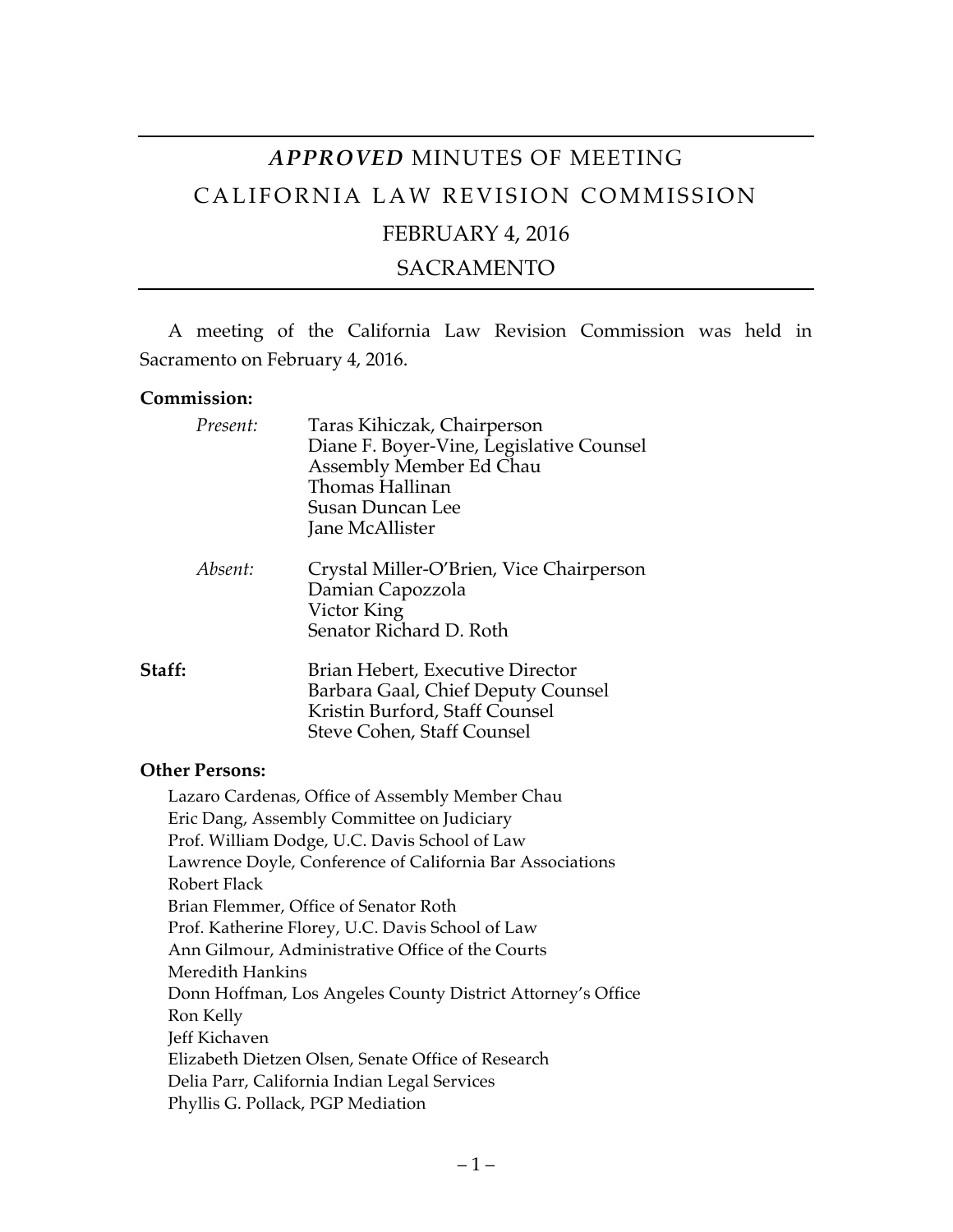Ana Sambold, National Conflict Resolution Center Judy Yee, Office of Assembly Member Chau Harold Thomas, Butte County District Attorney's Office John S. Warnlof, California Dispute Resolution Council Nancy Neal Yeend

## CONTENTS

| Study D-1200 - Recognition of Tribal and Foreign Court Money Judgments 3                  |  |
|-------------------------------------------------------------------------------------------|--|
|                                                                                           |  |
| Study K-402 - Relationship Between Mediation Confidentiality and Attorney Malpractice and |  |
|                                                                                           |  |
|                                                                                           |  |
|                                                                                           |  |

### 1 **APPROVAL OF ACTIONS TAKEN**

 Unless otherwise indicated, the Commission decisions noted in these Minutes were approved by all members present at the meeting. If a member who was present at the meeting voted against a particular decision, abstained from voting, or was not present when the decision was made, that fact will be noted in connection with the affected decision.

#### 7 MINUTES OF DECEMBER 10, 2015, COMMISSION MEETING

8 Memorandum 2016-1 presented a draft of the Minutes of the December 10, 9 2015, Commission meeting. The Commission approved the Minutes as 10 submitted. (*Commissioner Chau was not present when this decision was made.*)

## 11 ADMINISTRATIVE MATTERS

12 **Report of Executive Director**

13 The Executive Director reported that the Governor's proposed budget for 14 Fiscal Year 2016-2017 would continue the existing level of Commission funding, 15 paid as reimbursements from the Office of Legislative Counsel.

- 16 The Executive Director introduced Meredith Hankins, a third-year student at
- 17 U.C. Davis School of Law, who is currently serving as a Commission extern.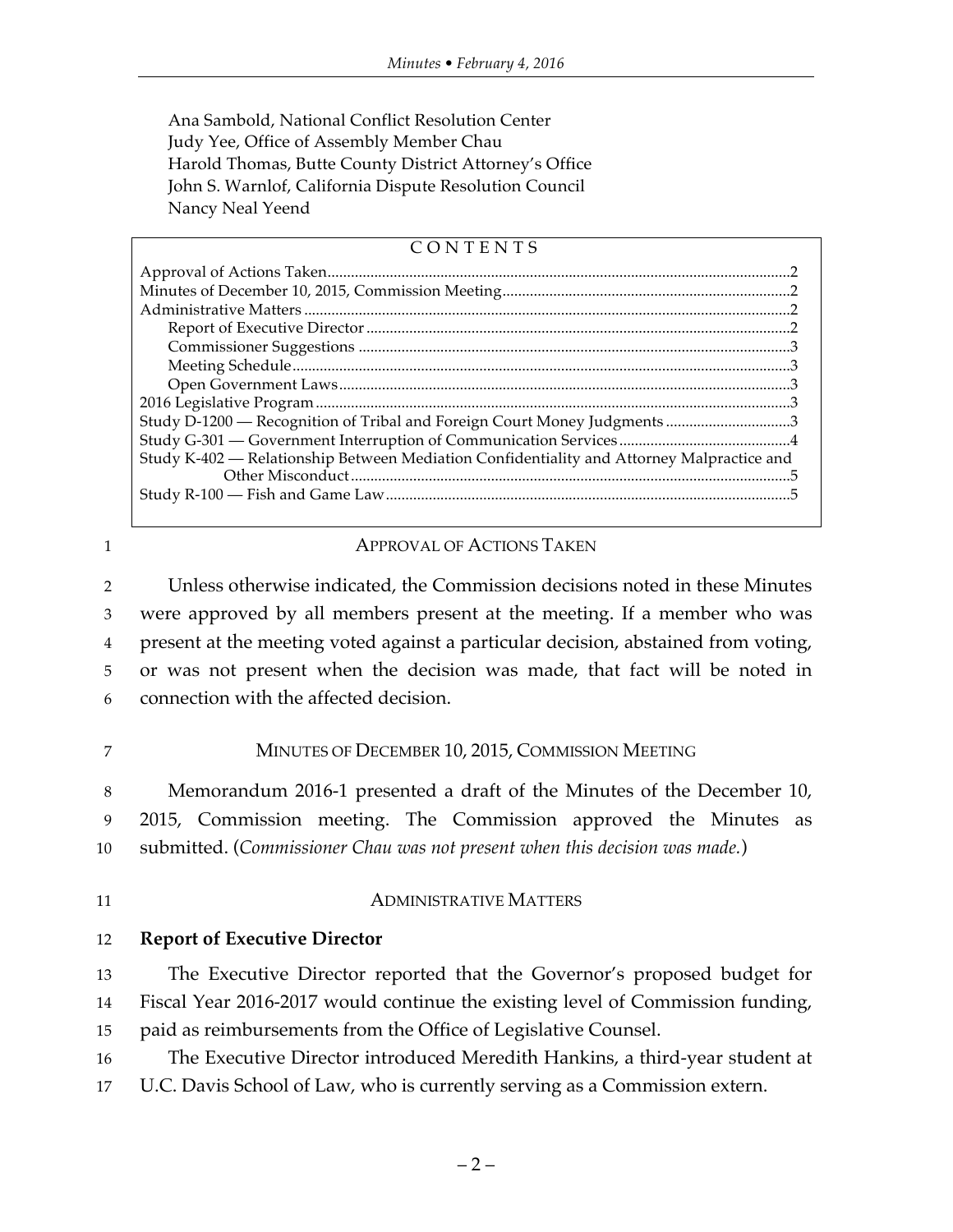## **Commissioner Suggestions**

No Commissioner suggestions were made.

## **Meeting Schedule**

 The Commission changed the date of its April 1, 2016, meeting. The meeting will now be held on April 14, 2016.

 The Commission changed the location of its December 1, 2016, meeting in San Diego. The meeting will now be held in Los Angeles.

 At the April meeting, the Commission will consider a possible change to the date of its May 26, 2016, meeting in Sacramento.

(*Commissioner Chau was not present when those decisions were made.*)

# **Open Government Laws**

 The Commission considered Memorandum 2016-3, summarizing "open government" laws applicable to the Commission. No Commission action was required or taken.

# 2016 LEGISLATIVE PROGRAM

 The Commission considered Memorandum 2016-4, discussing the status of its 2016 Legislative Program. No Commission action was required or taken.

# STUDY D-1200 — RECOGNITION OF TRIBAL AND FOREIGN COURT MONEY JUDGMENTS

 The Commission considered Memorandum 2016-6 and its First Supplement, discussing the jurisdictional standards applicable to the recognition of foreign and tribal court money judgments.

 With respect to foreign court judgments, the Commission decided that California's Uniform Act should be revised to make clear that recognition of a foreign judgment may be opposed for one or both of the following reasons:

(1) The foreign court lacked personal jurisdiction under its own laws.

 (2) The foreign court's exercise of personal jurisdiction was inconsistent with due process rights applicable in a California court.

 With respect to tribal court judgments, the Commission did not propose any changes to the jurisdictional standards. The Commission indicated its intention to revisit the matter if it receives further input from interested groups.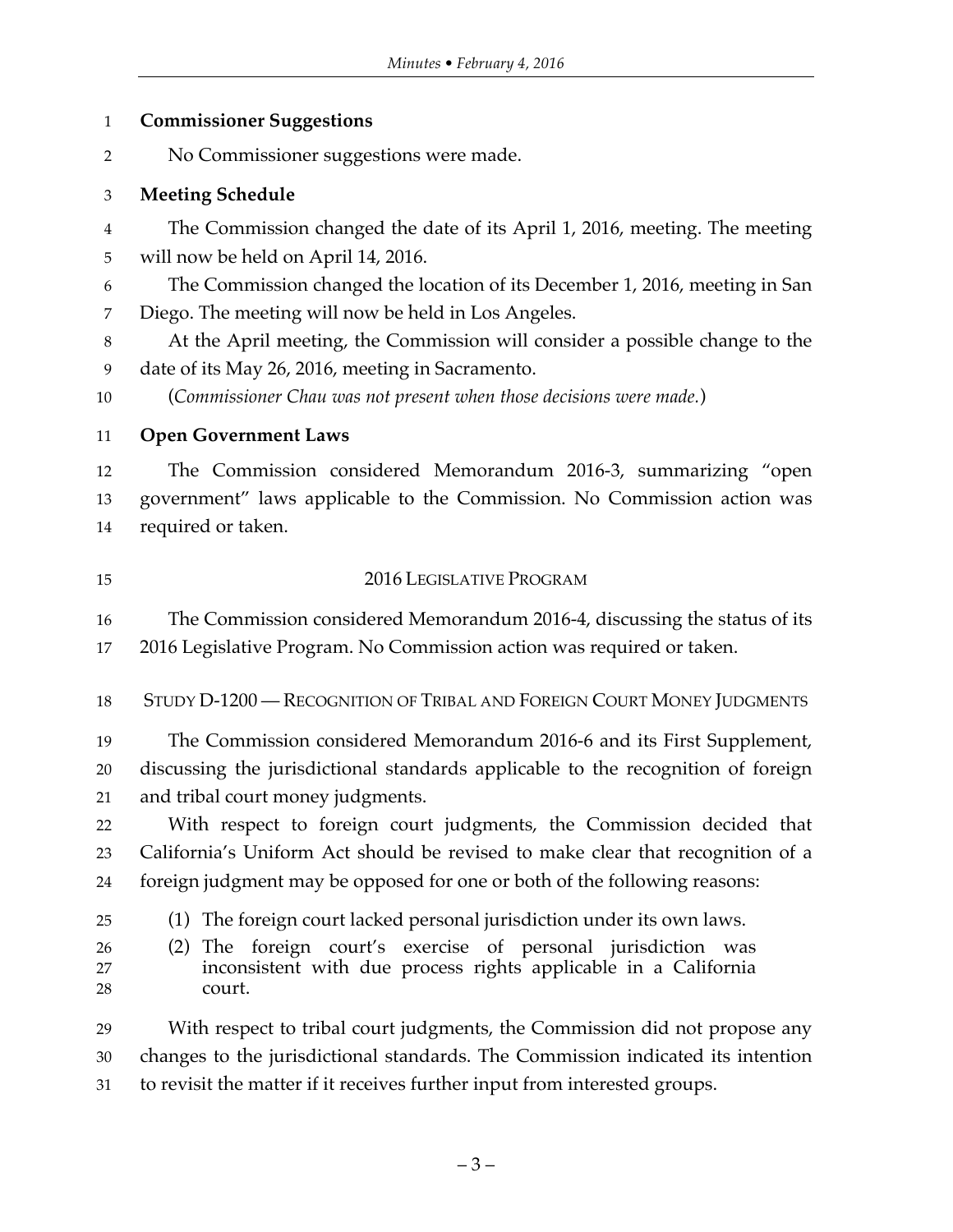(*Commissioner Chau was not present for those decisions*).

## STUDY G-301 — GOVERNMENT INTERRUPTION OF COMMUNICATION SERVICES

 The Commission considered Memorandum 2016-5 and its First and Second Supplements, discussing the interruption of area communications in order to protect public health, safety, and welfare from a dangerous public assembly. The Commission made the following decisions regarding such action:

- Before approving such action, a magistrate should be required to find that the action would leave open "ample alternative channels for communication."
- The staff should prepare language, for Commission review, that would require a state or local agency to attest that it has considered the practical disadvantages of taking such action, before doing so.
- The staff should prepare draft Comment language, for Commission review, to provide guidance on relevant First Amendment concerns when government takes such action.
- Any future written analysis of the First Amendment implications of such action will take into account the observations of Professor Ashutosh Bhagwat and Professor Brian Soucek, both of U.C. Davis School of Law, as discussed in the First and Second Supplement.
- 21 The staff will also research cases that address the constitutionality of gang injunctions that limit public assembly.

 More broadly, future memoranda in this study will discuss three further communication interruption scenarios: (1) the interruption of communications of persons under government custody or control, (2) the interruption of communications incident to the lawful seizure of communications equipment pursuant to a search warrant, and (3) the interruption of Internet communications to protect against a cyber attack.

 The staff reiterated its intention to meet with the California Homeland Security Advisor, to discuss the intersection between California statutory law and the federal Emergency Wireless Protocol.